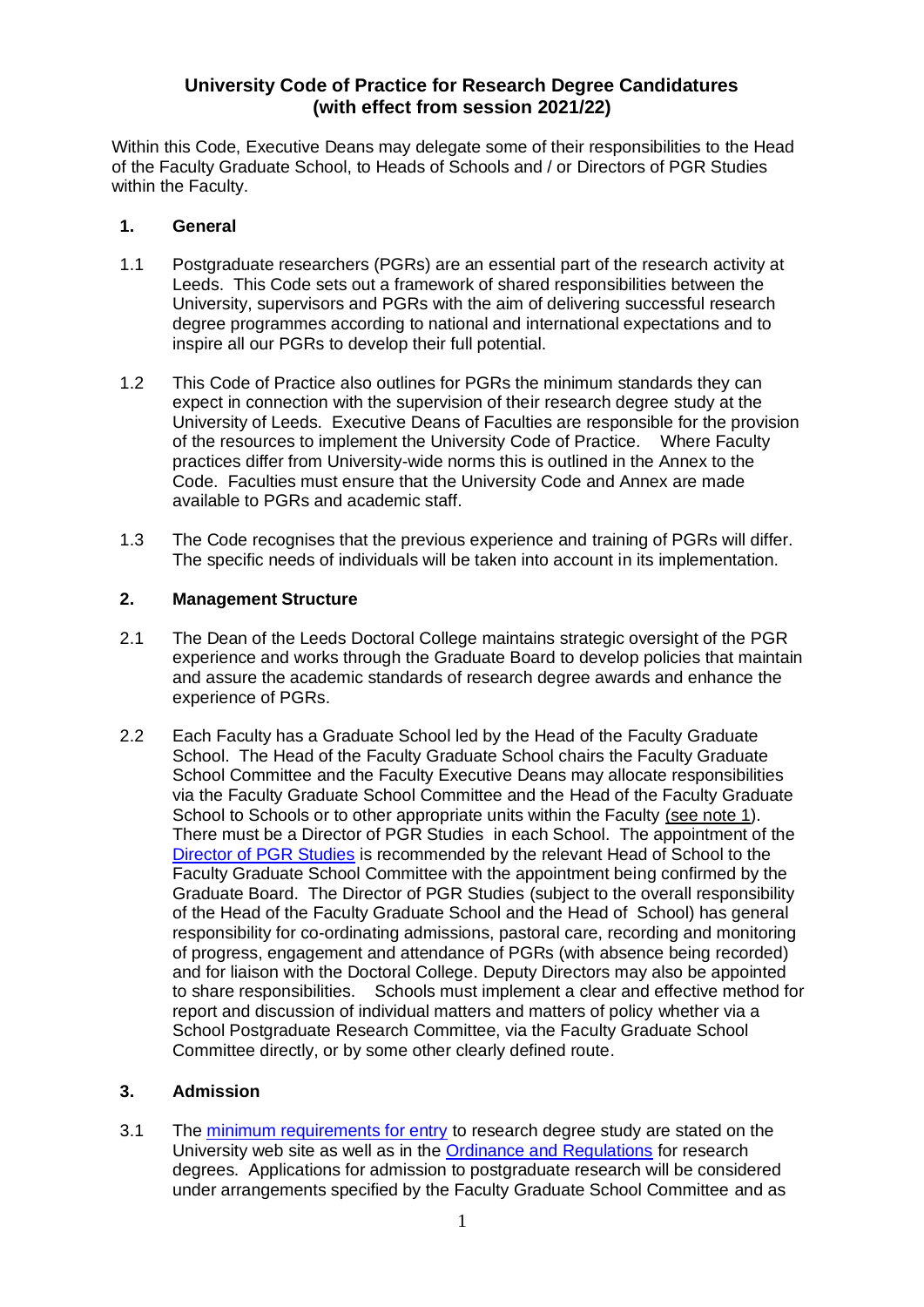specified in the PGR Admissions Policy approved by the PGR Recruitment Group. The consideration of applications will normally be undertaken by the Director of PGR Studies and potential supervisors. At least two members of staff will be involved in the consideration of each application which meets the minimum entry requirements (see notes 2 and 3). The suitability and qualifications of all applicants should be carefully considered in the light of the entry requirements for the particular degree programme and other requirements of the University (eg English language requirements). Applicants must be accepted only where appropriate expertise for supervision and adequate resources (eg equipment, library collections, computing facilities and software) are available. Arrangements must be in place to consider any potential ethical issues.

- 3.2 Applicants must be interviewed before an offer of admission can be made. At least two members of academic staff (including at least one of the potential supervisors) should normally be involved in conducting the interview. The interview must be conducted in English. Where a face-to-face interview is impractical the interview may be conducted by telephone, video streaming or other similar software package. Guidance notes on good interview practice will be provided by Graduate Schools.
- 3.3 Accreditation for Prior Learning (APL) will be considered in respect of the taught components of a research degree programme only. Applications will normally be made at the time of admission and considered by the relevant Faculty/School in accordance with the procedure set out in the [programme of study specification .](http://ses.leeds.ac.uk/info/22168/student_support-related_policies/646/ordinances) Graduate Board will be advised of any decisions taken. APL is not permitted, in any circumstances, against the research thesis or thesis preparation components.
- 3.4 Where the applicant's first language is not English, steps should be taken to ensure (for example from the results of tests taken by the applicant) that they have a sufficient grasp of the language to embark on the research, bearing in mind the demands of the discipline and the University's Regulations (see note 4). Where PGRs have satisfied the English language requirements, but further English language training needs are identified after admission, it should be ensured that appropriate arrangements are made (see note 5) and these are included in the training needs analysis and training plan (see 4.3 (vi) and 4.6(i) below).
- 3.5 Formal offers of admission, which will include any conditions to be met prior to entry, can only be made by Doctoral College Operations acting on behalf of the University's Graduate Board. Directors of PGR Studies must make clear any conditions to offer (such as the need for preliminary or additional courses and the charging of bench fees) so that these can be specified in the offer and brought to the attention of the PGR and sponsors where relevant (see note  $6$ ). The University Code of Practice on Research Degree Candidatures will be drawn to the attention of candidates with their offer of admission.

### **4. Supervision**

4.1 It is the responsibility of the Executive Dean of the Faculty, Head of the Faculty Graduate School or the Head of the School (see note 7) to recommend suitable supervisors for appointment by the Graduate Board. One supervisor must be identified as the main supervisor. All those appointed as supervisors must meet the [criteria](http://ses.leeds.ac.uk/info/22172/research_degrees/1030/regulations_codes_policies_and_procedures_for_postgraduate_research%20-%20supervisors) specified by the University and must have undertaken appropriate training.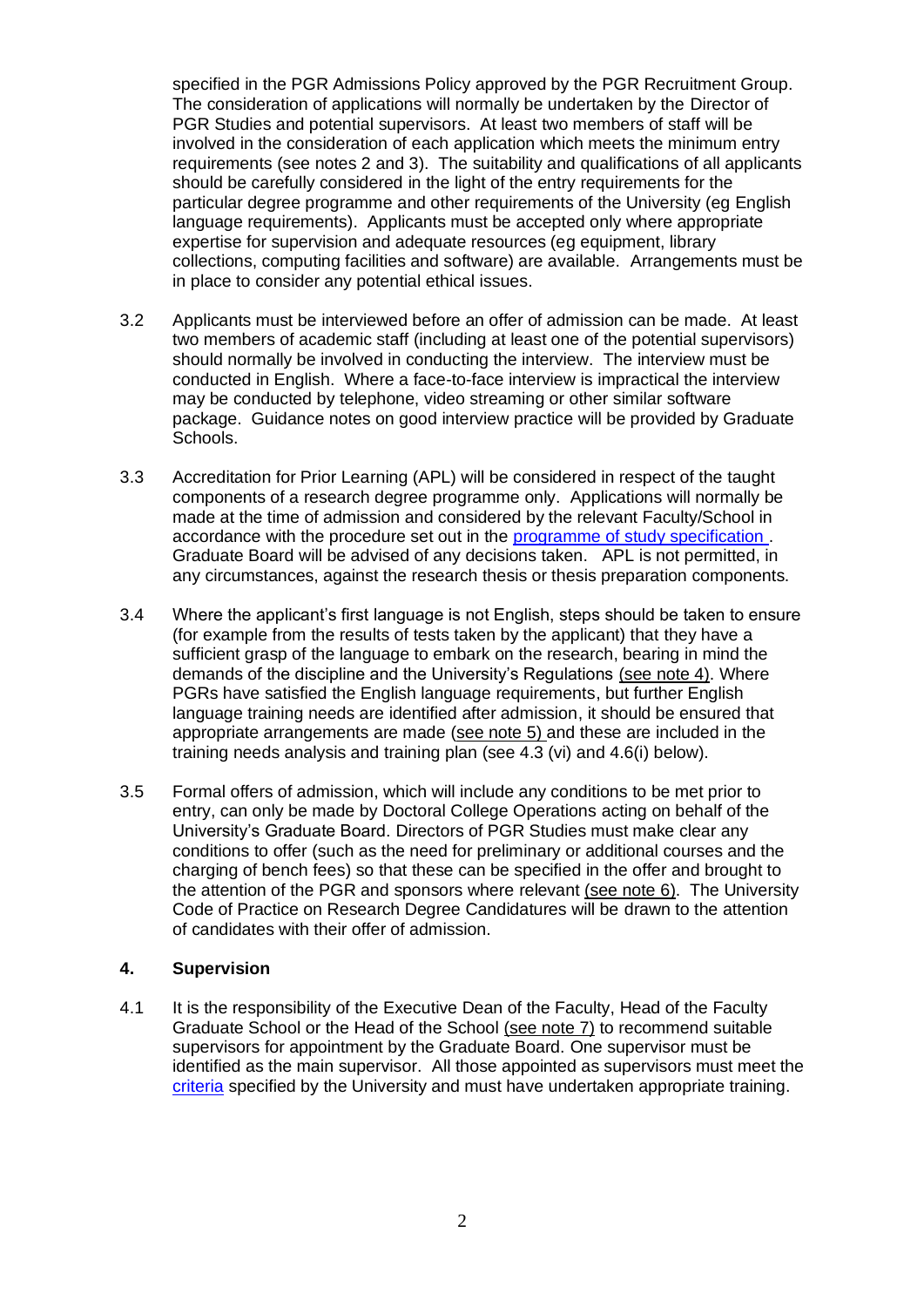- 4.2 Supervisors will be appointed at the time that a PGR receives a formal offer of admission by the University<sup>1</sup>. A co-supervision model is expected, with one supervisor identified as the main supervisor. In exceptional cases, where only one supervisor is appointed, this must be approved by the Head of the relevant Faculty Graduate School and the PGR Programmes and Quality Group. In such cases an Advisor will also be appointed by the Head of School (see note 7). It is the responsibility of the Head of School (see note 7) and the Head of the Faculty Graduate School to ensure that no supervisor is overloaded with supervisory responsibilities and the position of individual members of staff should be reviewed regularly (see note 8).
- 4.3 The responsibilities of a supervisor may be summarised as follows:
	- (i) ensuring that the PGR is introduced to the facilities of the Faculty or School and the University that are relevant to the research and that they are fully aware of relevant Health and Safety regulations;
	- (ii) assisting the PGR in defining the topic which is to be tackled in the course of the research. It is vital that this should give sufficient scope for investigation appropriate to the degree, but not be so large a topic that it cannot be mastered within the normal period of the candidature. Where the research is sponsored by an outside body, the terms of such sponsorship should be carefully considered;
	- (iii) assisting the PGR to clarify the research question which the study seeks to address, and to establish details of the research programme, such as resources required and, where appropriate, the experimental design;
	- (iv) ensuring, in consultation with the Head of School (see note 7), that the PGR has access to the necessary facilities for the research;
	- (v) approving a timetable of work and endeavouring to see that it is followed. Supervisors should emphasise to PGRs that the University attaches great importance to the timely completion of research;
	- (vi) conducting, with the PGR, a training needs analysis within three months of commencement of study and agreeing a training plan;
	- (vii) reviewing the training plan regularly (at least annually) and assisting the PGR in identifying other training needs and in reflecting upon their personal development, for instance by reference to the [Statement on](http://ses.leeds.ac.uk/info/22168/student_support-related_policies/646/ordinances)  [Learning Outcomes;](http://ses.leeds.ac.uk/info/22168/student_support-related_policies/646/ordinances)
	- (viii) where the programme contains subject-specific modules, directing the PGR through the relevant programme of courses;
	- (ix) seeking to ensure that the PGR receives available research training (e.g. by attendance at courses) which may be necessary or appropriate in the individual case;
	- (x) making PGRs aware of any relevant [Research Governance requirements](http://ris.leeds.ac.uk/goodpractice)  [and ethical procedures](http://ris.leeds.ac.uk/goodpractice) and ethical review;

<sup>&</sup>lt;sup>1</sup> Final confirmation of supervisory arrangements for some CDT research projects and Doctor of Clinical Psychology projects may occur after the formal offer of admission.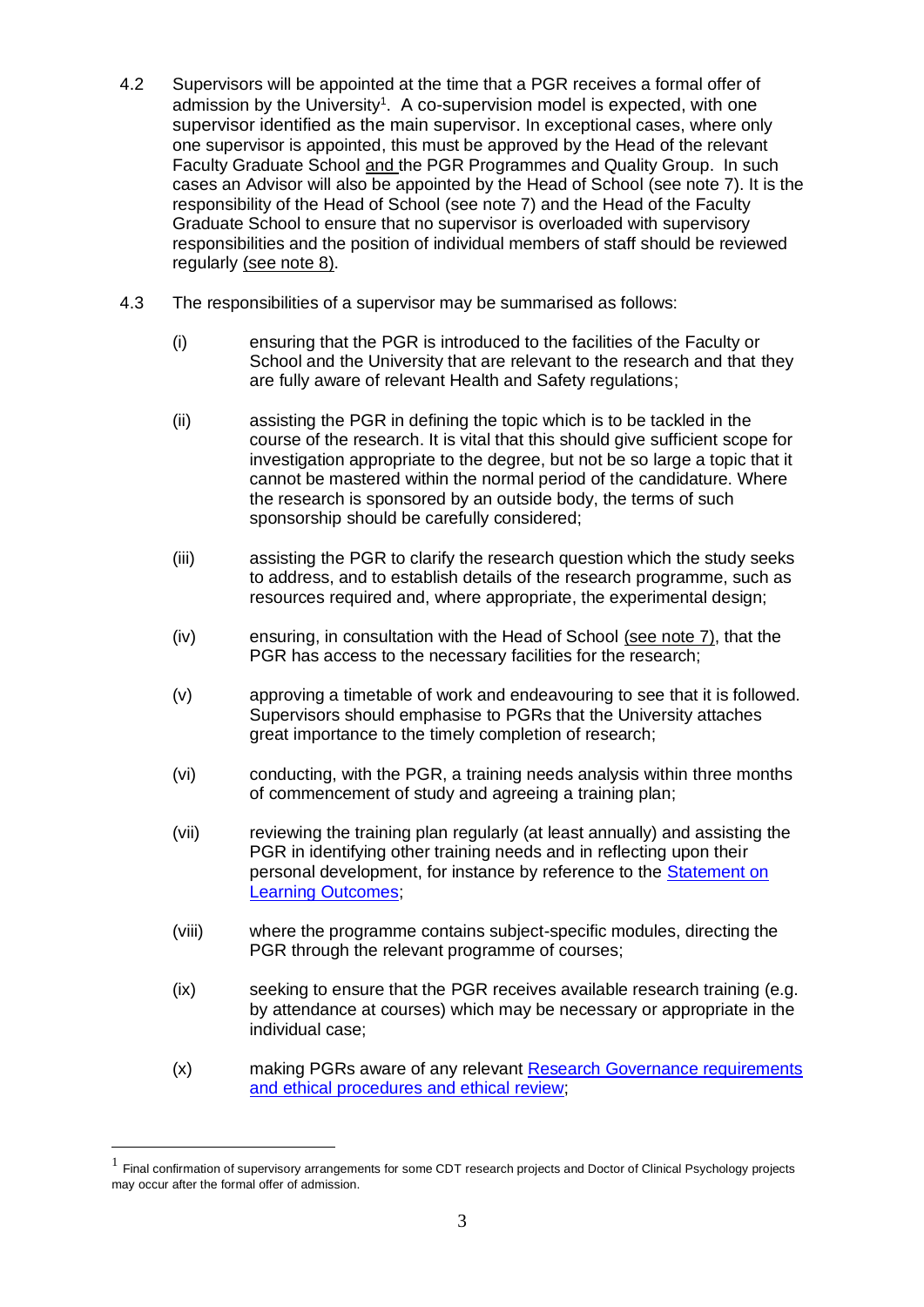- (xi) making PGRs aware of the University's University [policies on data](https://ses.leeds.ac.uk/info/22149/a-z_of_policies_and_key_documents/740/safeguarding_data)  [storage,](https://ses.leeds.ac.uk/info/22149/a-z_of_policies_and_key_documents/740/safeguarding_data) backup and encryption
- (xii) ensuring that the PGR is aware of the University [Publication](https://library.leeds.ac.uk/downloads/download/1/university_publications_policy) and [Research Data Management](https://library.leeds.ac.uk/research-data-policies) policies. Ensuring that the PGR knows that this also includes the creation of a Data Management Plan and deposition of data and research materials with the School or trusted data repository at the end of the research project. In addition, that these apply to publications in press at the time the PGR leaves the University; agreeing a supervisory programme with the PGR and arranging regular meetings with the PGR throughout the programme of study (including the overtime period) (see 4.8 and 4.9 below);
- (xiii) ensuring that, where appropriate, the PGR is aware of arrangements for reviewing transfer to full degree registration and that appropriate guidance on preparing for transfer is provided;
- (xiv) ensuring that arrangements are made for the transfer review within the prescribed timescale for the programme of study and identifying individuals to serve on the transfer panel;
- (xv) ensuring that a risk assessment is conducted by the PGR ahead of any fieldwork undertaken for their studies;
- (xvi) preparing regular reports on the PGR's progress (see 6.1 below);
- (xvii) engaging with the University's system for maintaining a record of the research degree candidature (Graduate Record of Achievement and Development (GRAD)). This includes ensuring in partnership with the PGR, that there are written records of formal supervision meetings;
- (xviii) commenting within a reasonable time on written work submitted by the PGR;
- (xix) otherwise advising generally on the research and preparation of the thesis;
- (xx) alerting the Director of PGR Studies, in a timely manner, to any situation where it may become necessary to request a suspension or extension of study for a PGR;
- (xxi) reporting to the Director fo PGR Studies any suspected instance of research misconduct including plagiarism;
- (xxii) ensuring that the PGR receives written feedback on the assessment of progress and drawing to their attention problems when they arise;
- (xxiii) bringing to the attention of the Director of PGR Studies any concerns about a PGR's unsatisfactory progress and, where appropriate, engaging with the [Unsatisfactory Academic Progress Procedure;](http://ses.leeds.ac.uk/info/22215/research_degree-related_policies/720/unsatisfactory_academic_progress_procedure_research_students)
- (xxiv) reading and commenting on the whole of the draft thesis prior to submission provided that it is made available by the PGR in reasonable time. It is essential that a timetable for submission of the draft thesis is agreed with the PGR in advance of the maximum time limit which allows the supervisor a reasonable length of time to carry out this duty and for the PGR to act on any comments received. Any planned periods of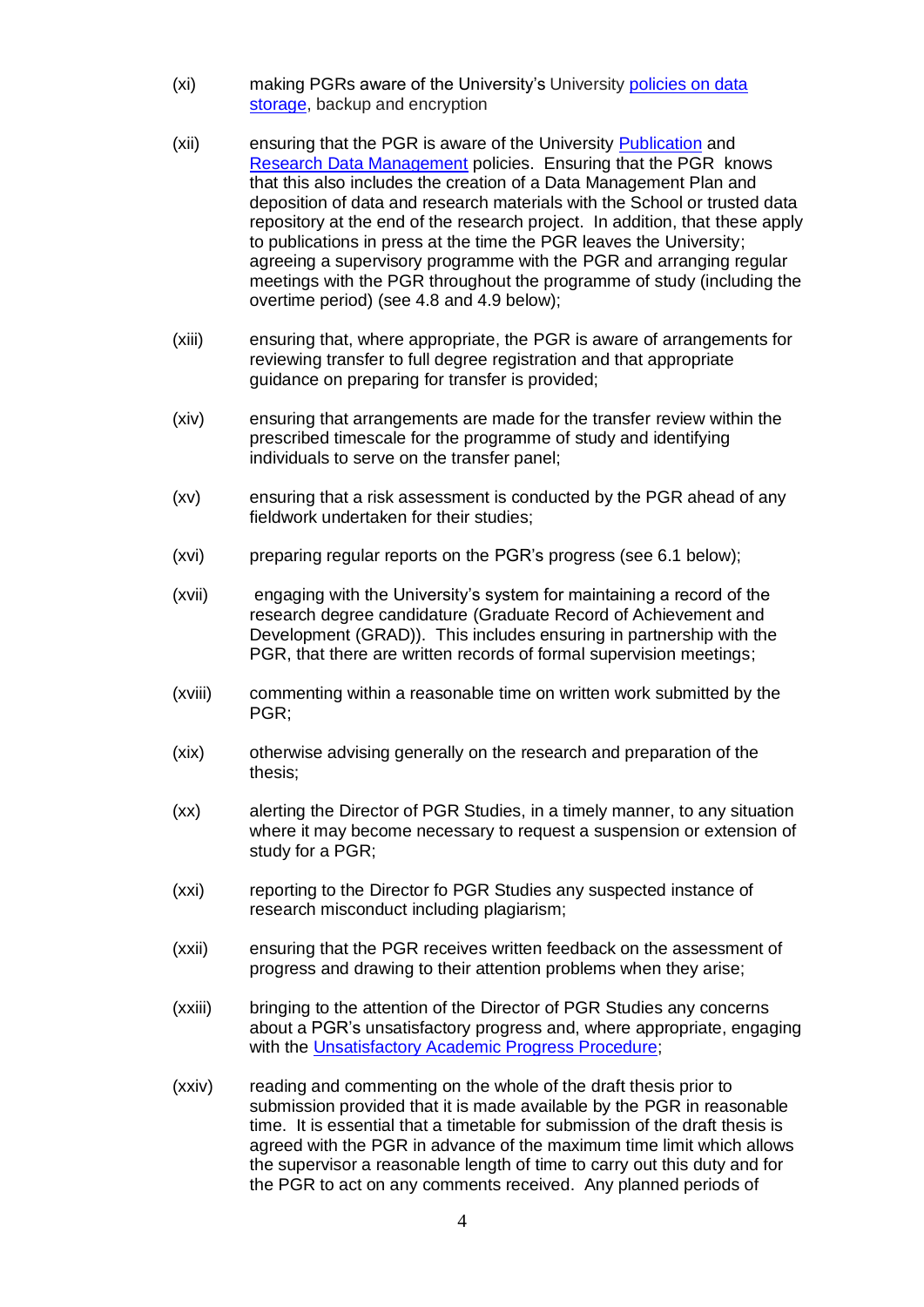absence by the supervisor from the University should be taken into account; i (See note 9)

- (xxv) keeping the Head of School informed of any absences likely to impact upon time available for supervisory duties;
- (xxvi) sending forward recommendations for the appointment of Examiners to the Director of PGR Studies;
- (xxvii) ensuring that the PGR is aware of the University [arrangements](http://students.leeds.ac.uk/info/10125/assessment) for the examination of research degree theses; and the time limits for submission and ensuring that the PGR receives appropriate guidance about the oral examination including, where requested, a "mock viva";
- (xxviii) reporting to the Director of PGR Studies when for an individual PGR there has been a change of study location, no contact or when there has been a pattern of absences which is affecting the PGR's progress or causing concern for the PGR's well-being in accordance with the University's [attendance and engagement monitoring policy;](http://ses.leeds.ac.uk/info/22168/student_support-related_policies/1069/attendance_monitoring_postgraduate_research_students)
- (xxix) ensuring that the PGR is aware of the requirement to obtain an [ORCID](https://library.leeds.ac.uk/info/1406/research_support/163/increase_research_visibility/2) identifier.
- 4.4 In circumstances where supervisors leave the University the Head of School (see note 7) must satisfy themselves that alternative and acceptable [supervision](http://ses.leeds.ac.uk/info/22172/research_degrees/1030/regulations_codes_policies_and_procedures_for_postgraduate_research%20-%20supervisors)  [arrangements](http://ses.leeds.ac.uk/info/22172/research_degrees/1030/regulations_codes_policies_and_procedures_for_postgraduate_research%20-%20supervisors) are recommended to the Graduate Board.
- 4.5 Where the supervisor is likely to be absent from the University for an extended period, the Head of School (see note 7) must ensure that appropriate arrangements are made for advising the PGR and that the progress of a PGR is not detrimentally affected by the absence of the supervisor. Where the absence exceeds two months, arrangements will normally be put in place to identify an alternative supervisor or co-supervisor to ensure the continuity of supervision is maintained.
- 4.6 PGRs have responsibilities as follows:
	- (i) to reach agreement with the supervisor on an appropriate training plan;
	- (ii) to carry out research effectively, to attend the University, to present work regularly and to an adequate standard in an appropriate form and against an agreed timescale taking into account any [holiday entitlement;](http://students.leeds.ac.uk/info/10112/research_degrees/910/research_student_guide)
	- (iii) to prepare issues they wish to discuss at supervision meetings and to seek out the supervisor as problems arise;
	- $(iv)$  to agree to a supervisory programme, to maintain regular contact with their supervisor(s) and to attend for formal supervision meetings throughout the programme of study (including the overtime period) (see sections 4.8 and 4.9 below);
	- (v) to engage with the University's system for maintaining a records of the research degree candidature (Graduate Record of Achievement and Development (GRAD)). This includes ensuring, in partnership with the supervisor, there are written records of formal supervision meetings;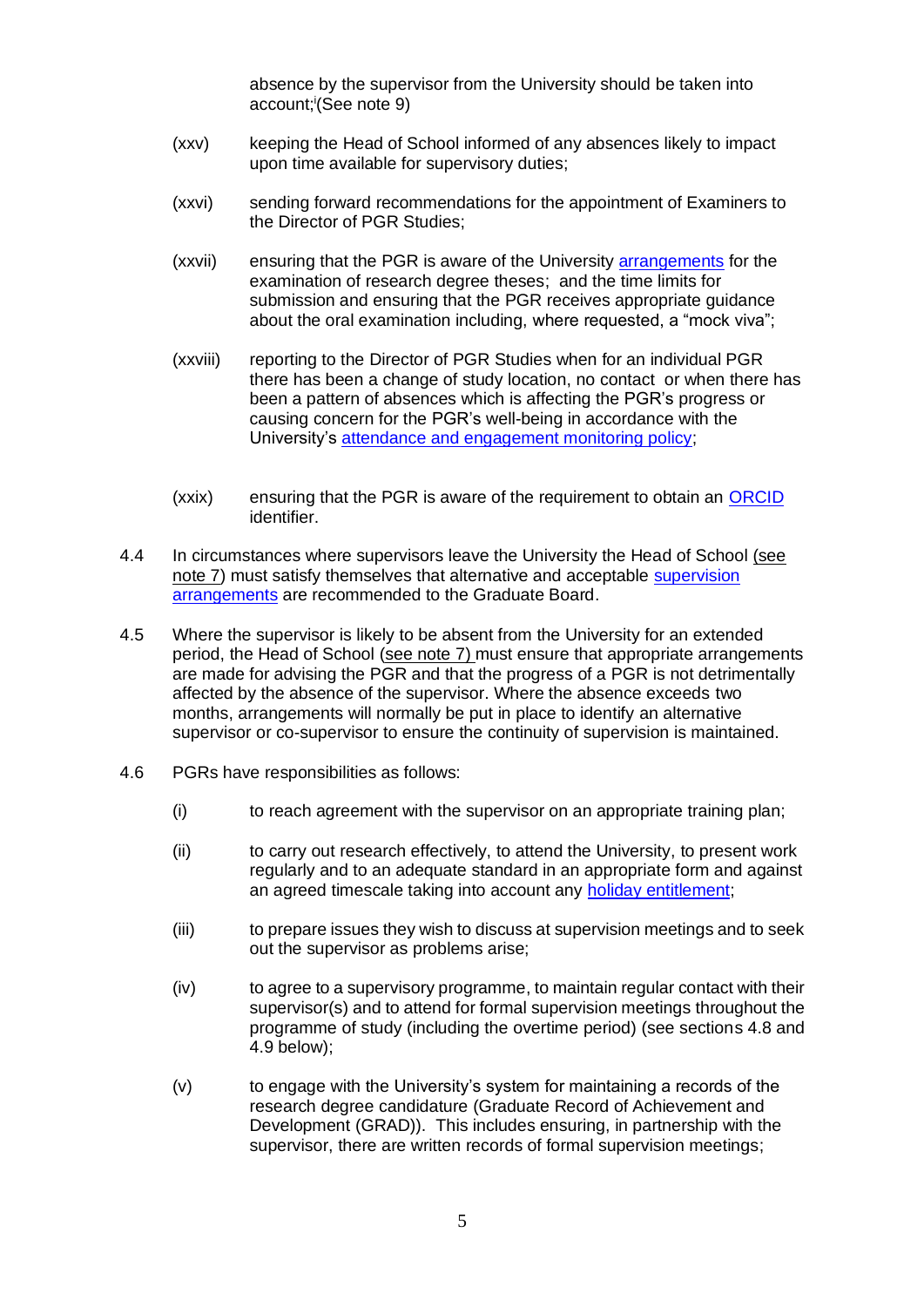- (vi) to submit, when requested, regular written summaries of overall progress to their supervisors;
- (vii) to comply with normal working arrangements in the School;
- (viii) to discuss with their supervisor whether any teaching or other paid work undertaken will adversely affect the time available for the conduct of the research and make appropriate arrangements;
- (ix) to comply with Health and Safety requirements, including the completion of a risk assessment ahead of any fieldwork, in accordance with Faculty requirements;
- (x) to comply with any [ethical requirements](http://www.leeds.ac.uk/ethics) or appropriate Research Governance;
- (xi) to comply with the University's Policy on [Safeguarding Data, Storage,](https://library.leeds.ac.uk/info/1406/researcher_support)  [Backup and Encryption;](https://library.leeds.ac.uk/info/1406/researcher_support)

to comply with the requirements of the University [Publication](https://library.leeds.ac.uk/downloads/download/1/university_publications_policy) and

- (xii) [Research Data Management](https://library.leeds.ac.uk/research-data-policies) policies, noting that these will also apply to publications in press at the time the PGR leaves the University and to any associated data. This includes the creation of a Data Management Plan and deposition of data and research materials with the School or trusted data repository at the end of the research project;
- (xiii) to take measures to attend appropriate training including induction, personal development programmes and research seminars in consultation with their supervisor;
- (xiv) to be familiar with the [regulations](http://ses.leeds.ac.uk/info/22168/student_support-related_policies/646/ordinances) and [procedures](http://students.leeds.ac.uk/info/10112/research_degrees) of the University relevant to research degree candidatures and to comply with them;
- (xv) to ensure that they complete registration and make payment of fees at the appropriate times;
- (xvi) to make use of relevant facilities provided by the University and abide by the regulations specified for the use of these facilities;
- (xvii) to assist the University in keeping their personal record up to date by cooperating fully with administrative procedures;
- (xviii) to promptly draw to the attention of the supervisor or Director of PGR Studies when there is a situation where it may be necessary to request a suspension or extension of study. If appropriate, documentary evidence should be provided (eg medical certificate);
- (xix) to consult with the Director of PGR Studies or other appropriate senior member of staff in confidence, if they have serious concerns about the PGR/supervisor relationship;
- (xx) to discuss with the supervisor, in good time where possible, should they wish to be away from their research activity (eg in the case of holidays and authorised absence);
- (xxi) to make available to the supervisor for comment, within an agreed timescale, the whole of the draft thesis prior to submission;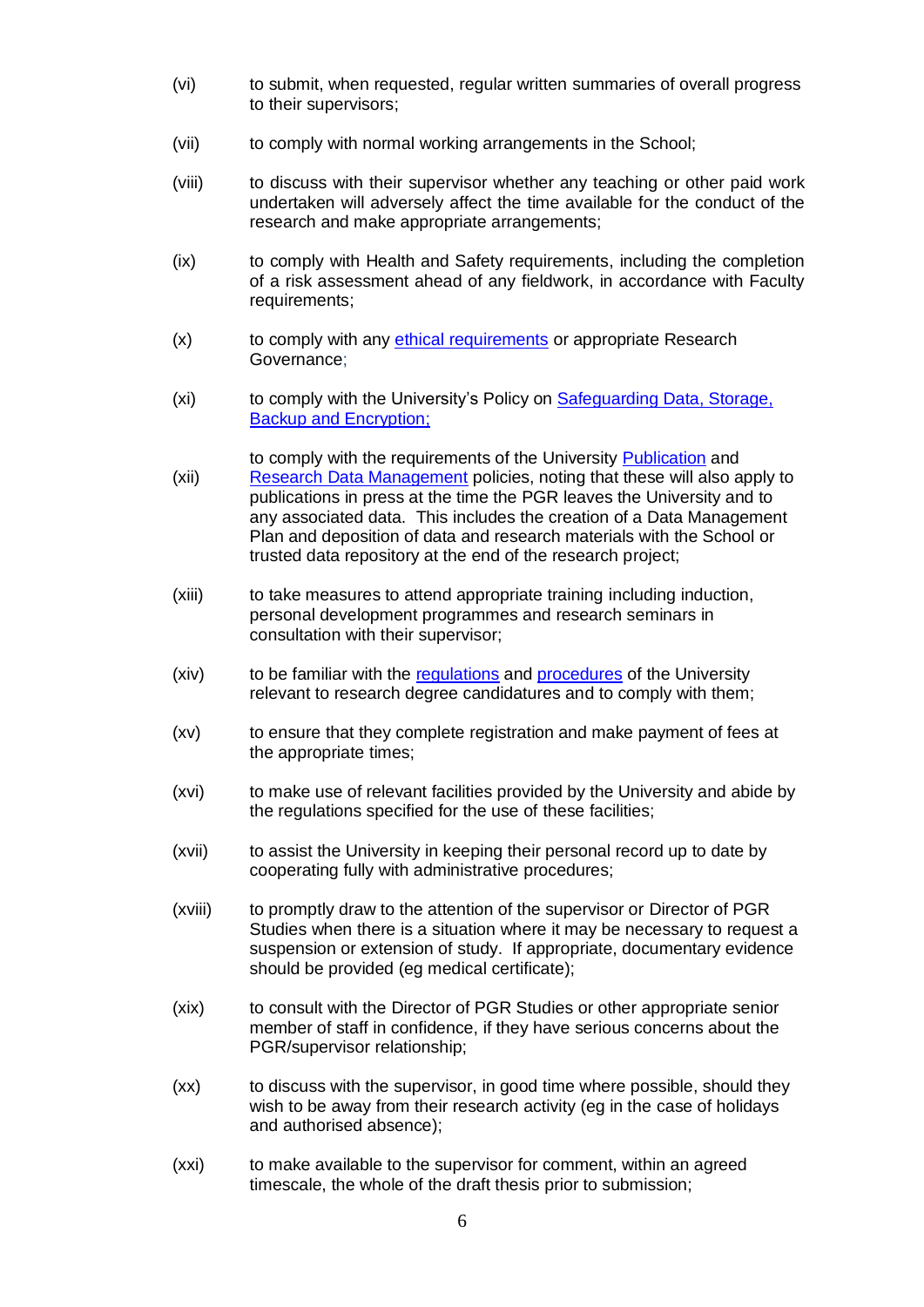- (xxii) to ensure that at all times they observe high standards of academic conduct and integrity and are aware of the consequences of failure to observe the University's requirements;
- (xxiii) to obtain an [ORCID](https://library.leeds.ac.uk/info/1406/research_support/163/increase_research_visibility/2) identifier;
- (xxv) to commit to research activity in accordance with the University's expectations (see note 10).
- 4.7 PGRs are encouraged to keep Professional [Development](https://students.leeds.ac.uk/info/10124/during_your_research/755/postgraduate_research_and_training) Plans.
- 4.8 The requirement is that a full-time PGR will have a minimum of 10 supervision meetings (see notes 11and 12) a year. The relevant number for part-time PGRs is 6 a year. Whilst the pattern and timing of meetings will vary according to the precise stage of the candidature and between subject areas it is expected that meetings will be held regularly throughout the standard period of study with gaps between meetings of no more than 8 weeks for full-time PGRs (or 12 weeks for part-time PGRs). Notes must be kept of all formal supervision meetings.
- 4.9 In order to keep the research on course for submission before the maximum time limit, it is expected that supervisory contact will continue during any overtime period after the end of the standard period of study and that the supervisor will continue to monitor progress. For those in the overtime period the University appreciates that supervision meetings may be in the format of reading and commenting on draft chapters of the thesis prior to submission. Full-time PGRs will continue to be entitled to no fewer than 10 supervision meetings a year (and part-time candidates no fewer than 6 a year). A written record of the meeting must be kept.

## **5. Appointment of Supervisors**

**5.1** The model of supervision<sup>2</sup>:

| $Co-$<br>supervision        | one main supervisor with at least one University of Leeds co-<br>supervisor (there may be additional co-supervisors who are<br>external to the University).                                                                                                                                                                                                                                                                                                                                                                 |
|-----------------------------|-----------------------------------------------------------------------------------------------------------------------------------------------------------------------------------------------------------------------------------------------------------------------------------------------------------------------------------------------------------------------------------------------------------------------------------------------------------------------------------------------------------------------------|
|                             | or (b) one main supervisor together with a Research Support<br>Group of between 2-3 (which will include at least one University<br>of Leeds co-supervisor and may include individuals from outside<br>the School or external to the University); the Research Support<br>Group is advised to meet with the PGR every 6 months to review<br>progress and to discuss this with the PGR.                                                                                                                                       |
| Exceptional<br>Arrangements | A supervisory team is set up with the intention that it will<br>remain in place throughout the research degree candidature.<br>In some cases, however, the supervisory team may need to<br>change, for example where a supervisor leaves the<br>University <sup>3</sup> , or where a supervisor is on a period of long-term<br>leave. In such cases it is possible that there will be a period of<br>time when there is one main supervisor together with a<br>Mentor/Advisor (who may also attend supervision meetings and |

<sup>2</sup> See Eligibility for Research Supervisors 2021-22

 $3$  in some cases they may continue as external supervisor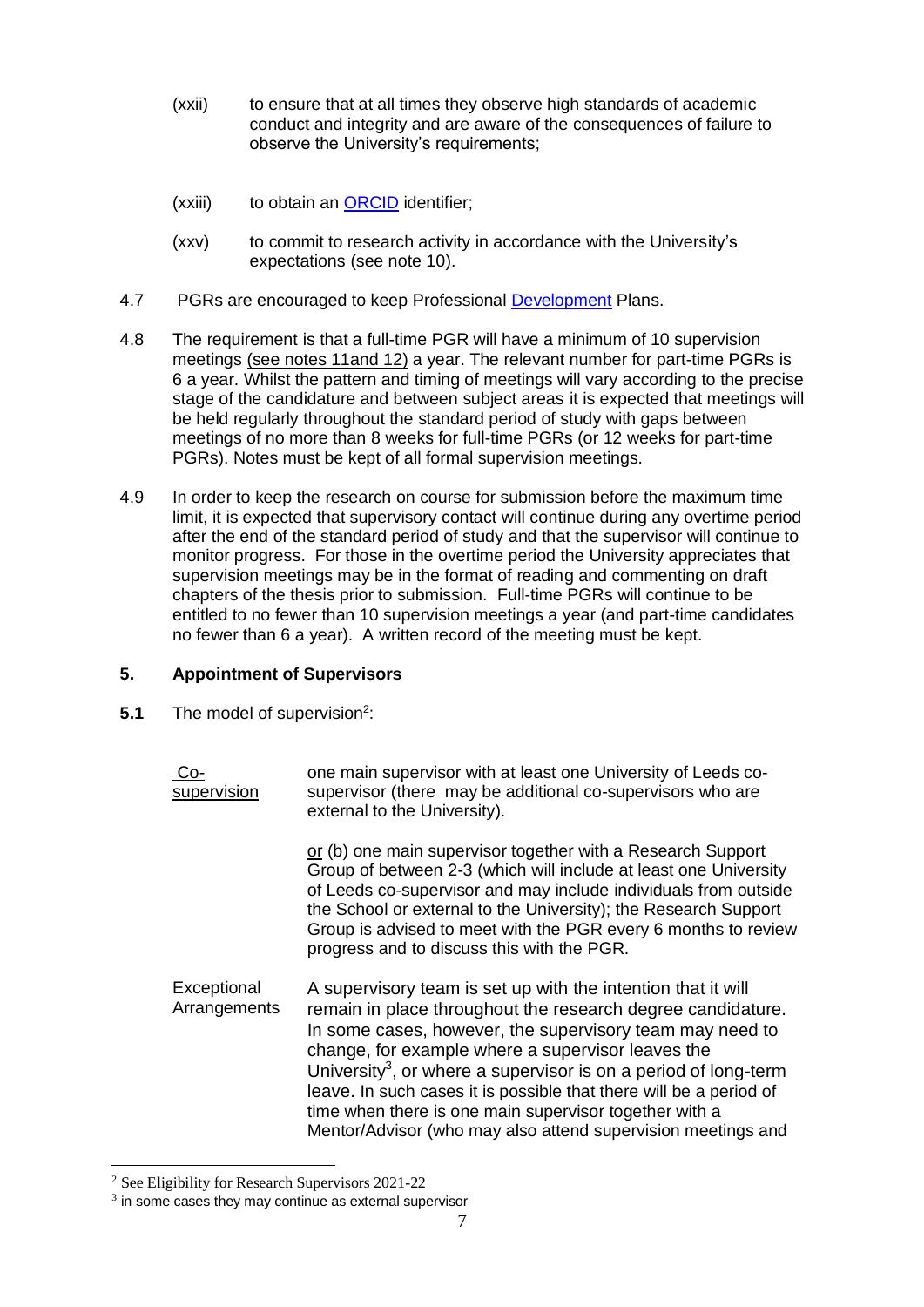must be a member of staff of the University) from whom advice might be sought and to whom problems might be referred. Such an arrangement will be formally approved for the necessary period of time by the Head of the Graduate School and the PGR Programmes and Quality Group.

- 5.2 The model of supervision adopted for a particular PGR must satisfy the University's [eligibility criteria](https://ses.leeds.ac.uk/info/22172/research_degrees/1030/regulations_codes_policies_and_procedures_for_postgraduate_research%20-%20supervisors) for appointment. The supervisory arrangements may change during the period of study.
- 5.3 Along with the usual supervisory requirements for frequent meetings there should be arrangements in place offering PGRs the opportunityto meet with the Director of PGR Studies or Head of School , at least annually, in the absence of the supervisors, to review progress, discuss this with the PGR and to enable the PGR to comment upon the nature of the supervision received and to draw attention to any matters of concern. Where the Director of PGR Studies/Head of School is the supervisor an appropriate nominee should be appointed. There should be a mechanism in place within the School/Faculty, which is clearly publicised, to enable PGRs to seek independent sources of advice when a PGR/supervisor relationship is not working well.

#### **6. Formal assessment and monitoring**

- 6.1 A PGR's progress will be monitored formally at regular intervals during the candidature. As a minimum there must be a report by the supervisor at the midpoint of the first year of the candidature (see note 13) and at the transfer stage. Annually, thereafter, there must be a meeting to review progress and a report of the meeting submitted. There are two models for the annual review meeting. **Model A** which involves a meeting between the PGR, supervisor and an individual independent of the supervisory team and **Model B** which involves a meeting between the PGR and their supervisor with independent oversight of the report arising from the meeting by a committee or equivalent body. Whichever model is adopted by the Faculty a summary of annual review reports must be considered by the Faculty Graduate School Committee.
- 6.2 Where progress is deemed to be unsatisfactory the [Unsatisfactory Academic](http://ses.leeds.ac.uk/info/22215/research_degree-related_policies/720/unsatisfactory_academic_progress_procedure_research_students)  [Progress Procedure](http://ses.leeds.ac.uk/info/22215/research_degree-related_policies/720/unsatisfactory_academic_progress_procedure_research_students) should be instigated. Under the procedure the PGR will be interviewed, normally by the Director of PGR Studies and the supervisor, and specific instructions and objectives given. The PGR must be advised that failure to meet those requirements may lead to a recommendation for the termination of the candidature.
- 6.3 Research degree candidatures which are intended to lead to a Doctoral award are subject to a process whereby the PGR is formally assessed and, if successful in the assessment, is 'transferred' to a specific degree category after an initial, provisional stage. The assessment at the 'transfer' stage is intended to identify whether the individual PGR and the research project have the potential for research at Doctoral level and also whether completion of a thesis within the standard period of study for the programme concerned is a reasonable expectation.
- 6.4 PGRs are required to submit transfer reports within a time scale prescribed by the Faculty. It is important that the University's prescribed time-limits for 'transfer' decisions are adhered to. These time limits are prescribed by the University for each doctoral programme of study and are published in the relevant [programme of](http://ses.leeds.ac.uk/info/22168/student_support-related_policies/646/ordinances)  [study specification](http://ses.leeds.ac.uk/info/22168/student_support-related_policies/646/ordinances) on the University website.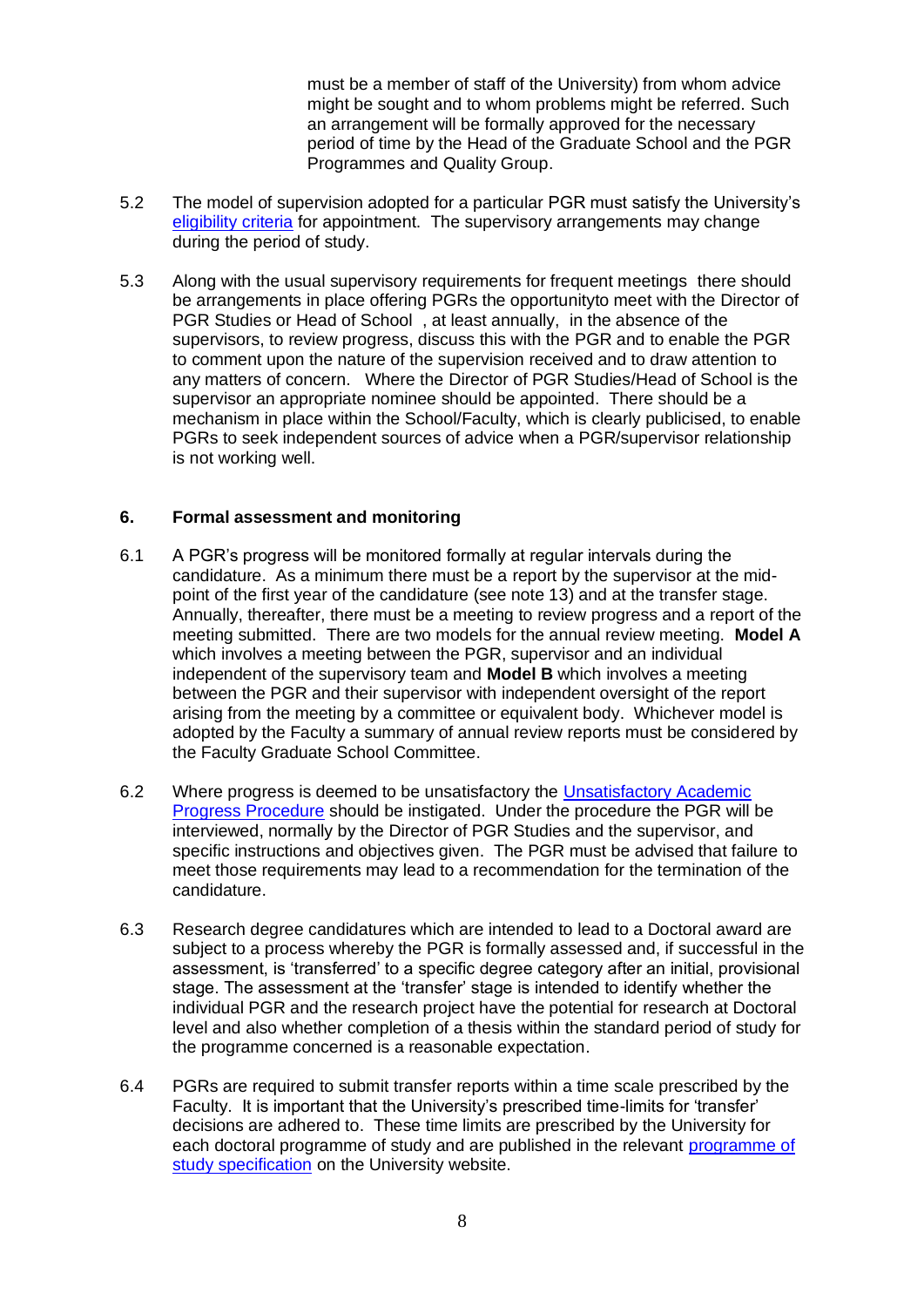- 6.5 Panels are responsible for making the decision on transfer and must comprise a minimum of two individuals<sup>4</sup> who are independent of the supervisory team.
- 6.6 The decision on transfer should be based on evidence as prescribed by the Faculty and must include the agreed training plan, record of training and information about skills development, ethical issues with the research and progress reports by the supervisor(s) and a Data Management Plan<sup>5</sup>. The PGR must provide a written submission which will include a planned schedule for the work and might also include a synopsis of the work already carried out, a sample chapter and other written or experimental work. The PGR must be interviewed by the Panel and this should take the form of a viva voce examination.
- 6.7 Supervisors may attend the viva voce examination and participate in the discussion with the PGR. They may feedback their views to the Panel but do not take part in the decision making process.
- 6.8 The decisions that may be made by transfer panels are:
	- (i) in the case of Provisional candidatures for Doctoral degrees or Postgraduate Research candidatures, transfer to Doctoral registration;
	- (ii) in the case of Provisional candidatures for the degree of PhD or Postgraduate Research candidatures, transfer to M Phil registration;
	- (iii) on the first occasion that the work is assessed, and provided that the University's prescribed time limit allow, deferral of a decision about transfer for a limited period to permit the work to be revised and then reassessed;
	- (iv) a decision that the PGR withdraw from a research degree candidature.
- 6.9 The decision on transfer must be recorded in writing, agreed by all the members of the assessment Panel and will contain a brief assessment of the PGR's progress. In all cases the PGR must receive a copy of the decision made by the assessment Panel. This will be available to PGRs through a notification in GRAD.
- 6.10 The Head of the Faculty Graduate School, DoPGRS or Head of School, as appropriate (see note 7) has overall responsibility for ensuring: (i) that a comprehensive record of the PGR's candidature is kept, including notes of supervision meetings, reports, the agreed training plan and records and other information (for example, medical certificates) having a bearing on the PGR's progress; (ii) that formal assessment and monitoring of progress takes place and that any emerging issues are addressed.
- 6.11 Heads of Schools (see note 7) are strongly encouraged to make provision for PGRs to present their work regularly at seminars involving staff and other PGRs.
- **7. PGR Representation, Feedback and Channels of Communication and Complaints** (see also 5.3 above)
- 7.1 The Head of the Faculty Graduate School or Head of School, as appropriate (see note 7) should ensure that PGRs, are represented on the postgraduate or other relevant school staff-student committee and on the Faculty Graduate School Committee and that adequate opportunity is given to discuss issues affecting them.

<sup>4</sup> For those PGRs commencing study from 01 September 2018

<sup>5</sup> For those PGRs commencing study from 01 September 2019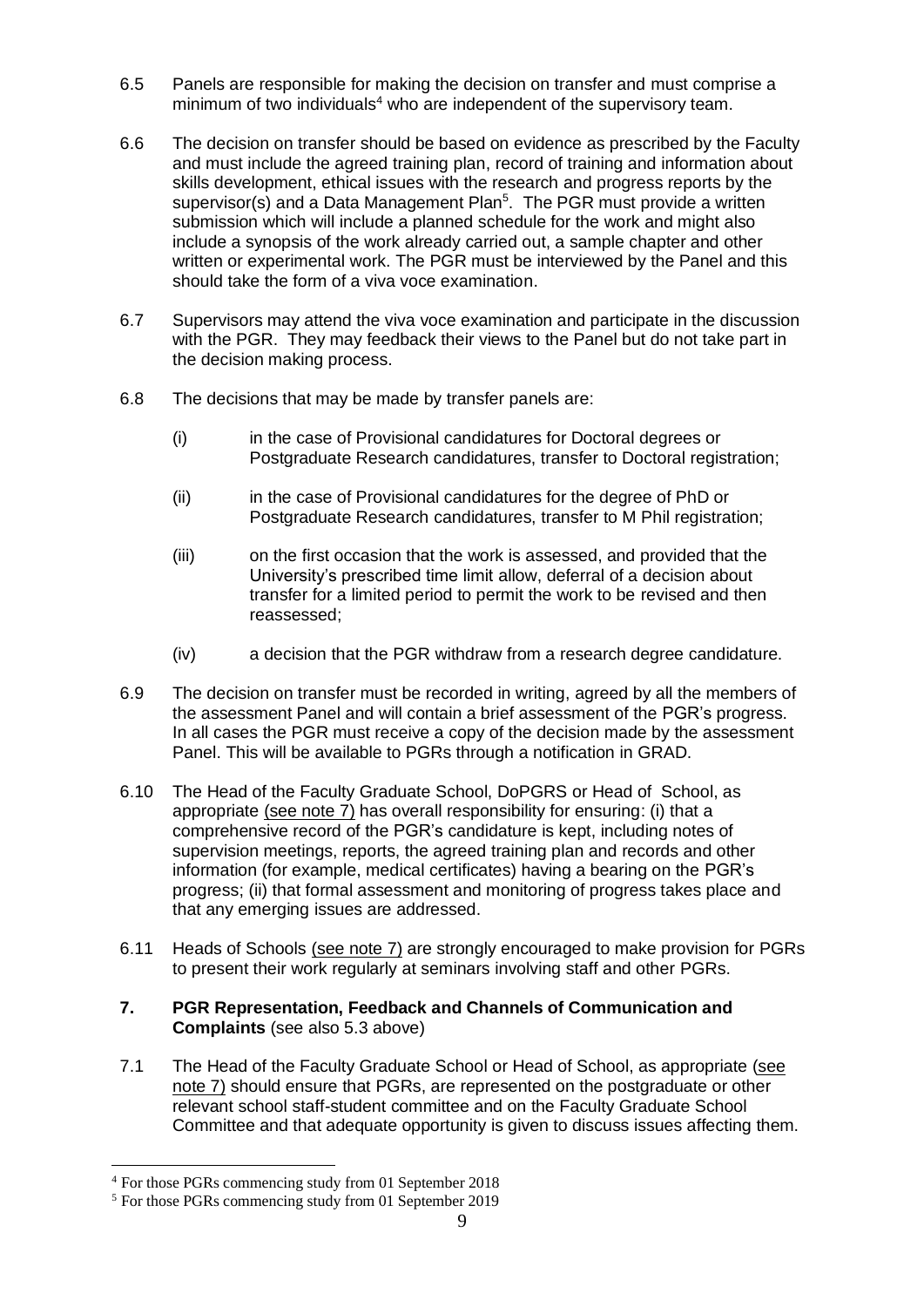PGR representatives will not be involved in the consideration of matters relating to individual PGR cases.

- 7.2 If a PGR is dissatisfied with any aspect of their studies, including their supervision or with the facilities for their research, they should be encouraged to consult, as appropriate, the supervisor, Director of PGR Studies, Head of the Faculty Graduate School or other senior member of staff. If following consultation they remain dissatisfied theyshould make use of the University [Student Complaints Procedure](http://www.leeds.ac.uk/secretariat/student_complaints.html) (which is published on the University website ).
- 7.3 The University has in place a [procedure](http://www.leeds.ac.uk/secretariat/student_cases.html) governing the consideration of appeals against adverse academic decisions which is published on the University website.
- 7.4 The University regularly surveys PGRs about their experience and satisfaction with arrangements and facilities for research degrees and all PGRs are invited to participate.

### **8. Minimum standards of facilities provision for full-time PGRs**

- 8.1 As a general principle, the Graduate Board has specified that access to facilities such as printing, photocopying and common room facilities for PGRs should be commensurate with the requirements for the research.
- 8.2 Faculties and Schools should provide the following for all full-time PGRs who request or require them:
	- Sufficient flexible work and storage space
	- Opportunities for interaction with fellow researchers and academic staff
	- Access to the University's Computing network and internet
	- Access to a printer for work prescribed by the School
	- Access to a photocopier for work prescribed by the School
	- Access to a telephone for work prescribed by the School
- 8.3 Similar facilities should be made available for those studying under split site arrangements and those registered on distance learning programmes whilst they are resident in Leeds and for part-time PGRs, where appropriate.

#### **9. Responsibilities of Executive Deans of Faculty, Heads of Faculty Graduate Schools, Heads of Schools**

- 9.1 The responsibilities of Executive Deans (or where they have been delegated to Heads of Faculty Graduate Schools or Heads of Schools) may be summarised as follows:
	- to ensure that an adequate management structure and procedures are in place for handling postgraduate research matters;
	- to ensure that minimum standards of facilities are available to PGRs;
	- the delegation, where relevant, of responsibilities for postgraduate matters to appropriate individuals (for example Heads of School or Directors of PGR Studies);
	- to recommend supervisors to the Graduate Board;
	- to make alternative and acceptable supervision arrangements when a supervisor leaves the University;
	- to ensure that no supervisor is overloaded with supervisory responsibilities and to review the position regularly;
	- to ensure that a comprehensive record of the research degree candidature of all PGRs is maintained;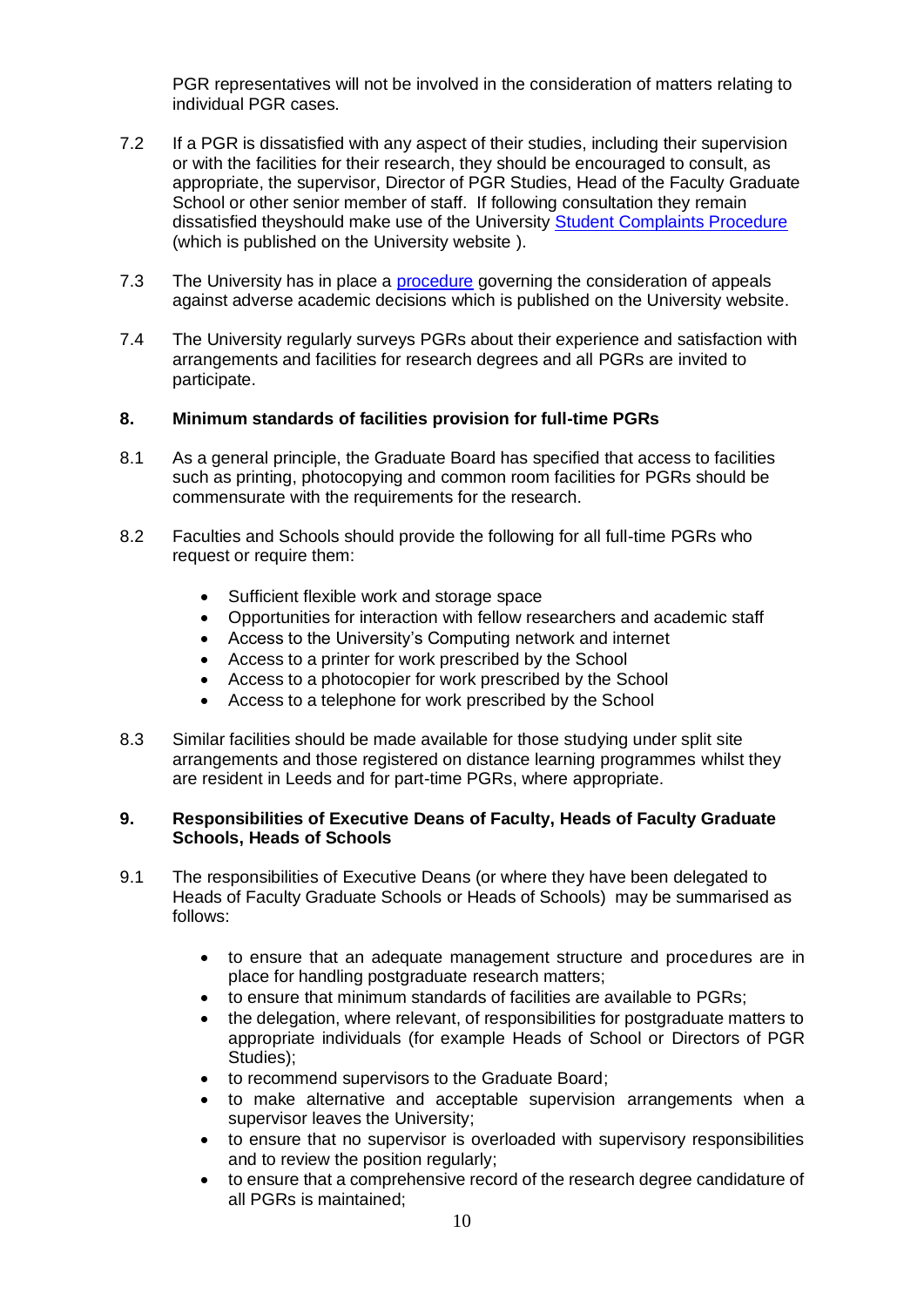• to ensure that PGRs are represented on relevant Faculty and School committees.

## **10. Assessment processes for research qualifications**

- 10.1 The Graduate Board prescribes arrangements whereby the [criteria, regulations and](http://ses.leeds.ac.uk/info/22168/student_support-related_policies/646/ordinances)  [learning outcomes](http://ses.leeds.ac.uk/info/22168/student_support-related_policies/646/ordinances) for the award of different types of research degrees are clear, rigorous and widely available.
- 10.2 The Graduate Board publishes [eligibility criteria](http://students.leeds.ac.uk/info/103553/research_student_policies_and_procedures/955/regulations_codes_policies_and_procedures_for_postgraduate_research) for the appointment of Examiners. As a minimum two appropriately qualified Examiners are appointed for each candidate with at least one Examiner being external to the institution. Internal Examiners are required to attend a University training course before acting in this capacity. No member of staff who has been substantially involved in the research may serve as an Internal Examiner. Responsibility for the consideration and review of recommendations from Schools for the appointment of Examiners is delegated by the Graduate Board to its Examinations Group, which monitors the frequency of appointments of examiners.
- 10.3 In order to ensure consistency within the examination process Examiners receive [written instructions](https://ses.leeds.ac.uk/info/20620/research_student_assessment/605/instructions_to_examiners) on the relevant University procedures together with the [criteria](https://ses.leeds.ac.uk/info/20620/research_student_assessment/605/instructions_to_examiners) for the recognition of different levels of achievement.
- 10.4 After the submission of the thesis all candidates for research degrees are required to undergo an oral examination which will be conducted in English with the appointed Examiners and:
- 10.5 the examination should normally take place within a maximum time scale of three months from the date of the dispatch of the thesis to the Examiners;
	- the Examiners must prepare separate, independent written reports before the viva and, following the viva, a joint report which contains a recommendation in accordance with the stipulated University criteria;
	- a supervisor may be an observer at the examination at the request of the PGR and if not present must be contactable if required;;
	- the Examiners should advise the candidate informally of the recommendation being sent forward, normally within 24 hours of the completion of the oral examination. The details will depend upon the precise recommendations being sent forward. Where appropriate, information about the University appeals procedure (see 7.3 above) should be provided to the candidate.

## **11 University Monitoring**

11.1 The Graduate Board requires its Examinations Group to monitor and review all aspects of the examination, including the selection of examiners, the implementation of the procedures, the nature and details of the reports and the overall performance of candidates and staff within Schools and Faculties.

### **Endnotes**

- 1. The term 'School' within this Code includes any unit admitting and registering PGRs. This will also include the two institutions accredited by the University with authority to register research degree candidates (Leeds Trinity University and York St John University) who will each also have their own Code of Practice.
- 2. However, where applicants do not satisfy the minimum stated requirements for acceptance as a PGR candidate the decision may be made by the Director of PGR Studies, acting alone.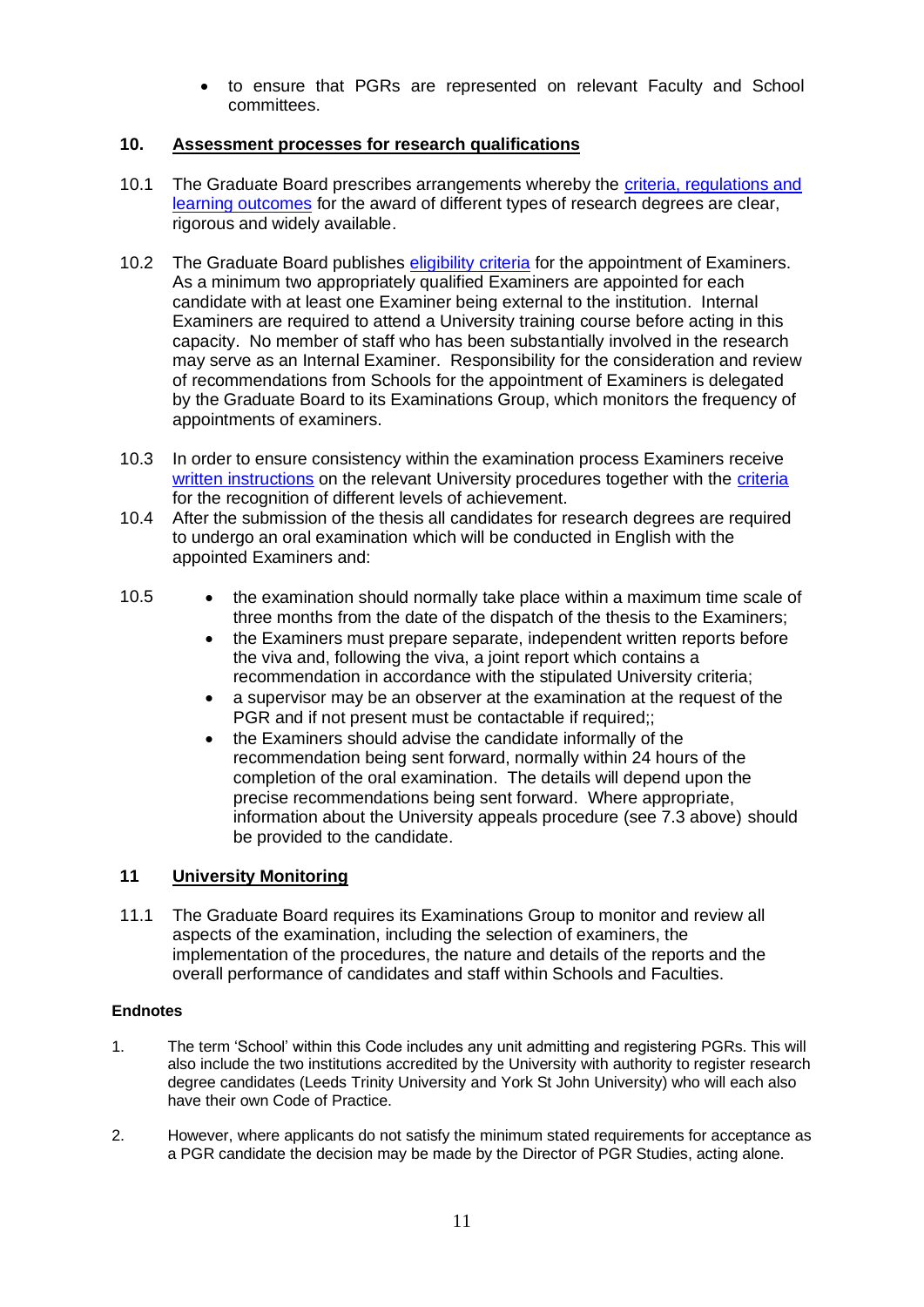- 3. Consideration of applications to some collaborative programmes with other universities may involve academic staff from partner institutions and at least one member of academic staff from the University
- 4. The University's minimum English language entry requirements for admission of PGRs whose first language is not English are the British Council IELTS band score 6.0 (with not less than 5.5 in any component) or internet based TOEFL (iBT) overall 87 with not less than 20 in listening, 21 in writing, 20 in reading and 22 in speaking. Some Schools may require levels of achievement that are higher than the stipulated minimum.
- 5. As part of the process of establishing a training plan the written and spoken English language of all PGRs whose first language is not English will be assessed by their supervisor(s) in accordance with the Traffic Light Language Development Scheme [https://www.leeds.ac.uk/arts/info/20056/language\\_centre.](https://www.leeds.ac.uk/arts/info/20056/language_centre) The purpose of the assessment is to identify those PGRs who have been classed as suitable for admission but who would benefit from further core language development.
- 6. Bench fees represent the PGR's contribution towards specific school costs generated by the PGR's research. It is essential that the nature of these fees be conveyed to the PGR and to sponsors.
- 7. Or the individual to whom responsibility has been delegated.
- 8. It is not possible in a general Code of this nature to specify a maximum number of PGRs per member of staff. However, it is expected that if a member of staff has a heavy load of research supervision, this would be allowed for in allocation of teaching and administrative duties. The Faculty Graduate School Committee will review annually statistics which include the number of PGRs allocated to each supervisor
- 9. Informing the Head of School if a PGR submits against their specific advice or refuses to show the thesis to the supervisor before submission;
- 10. PGRs are expected to work on their research project for periods of time that are comparable to a full-time academic post (the equivalent of an average of at least 37 hours a week). This does not include paid work. Part-time PGRs are expected to work on their research project for periods of time equivalent to 20 hours per week. It is inevitable that their work load will be variable during the course of the year and it should be agreed with their supervisor(s). When approaching a specific deadline such as the submission of a transfer report or thesis additional hours of work will be necessary. They will also be expected, to undertake other professional activity, for instance to attend conferences, undertake fieldwork and other research activities outside of the University.
- 11. Formal supervisory contact may take place by other means (eg telephone, video streaming, MS Teams or other similar software package when a PGR is away from the University including during periods of fieldwork).
- 12. For those research degree programmes which have a significant taught component in year 1 and, therefore, have a standard period of study of 4 years full-time, the minimum number of supervision meetings required in year 1 may be less than 10 (or part-time equivalent).
- 13. In the case of part-time PGRs the equivalent point will be after nine months.

LDC/CR/CM/SH , 23/08/21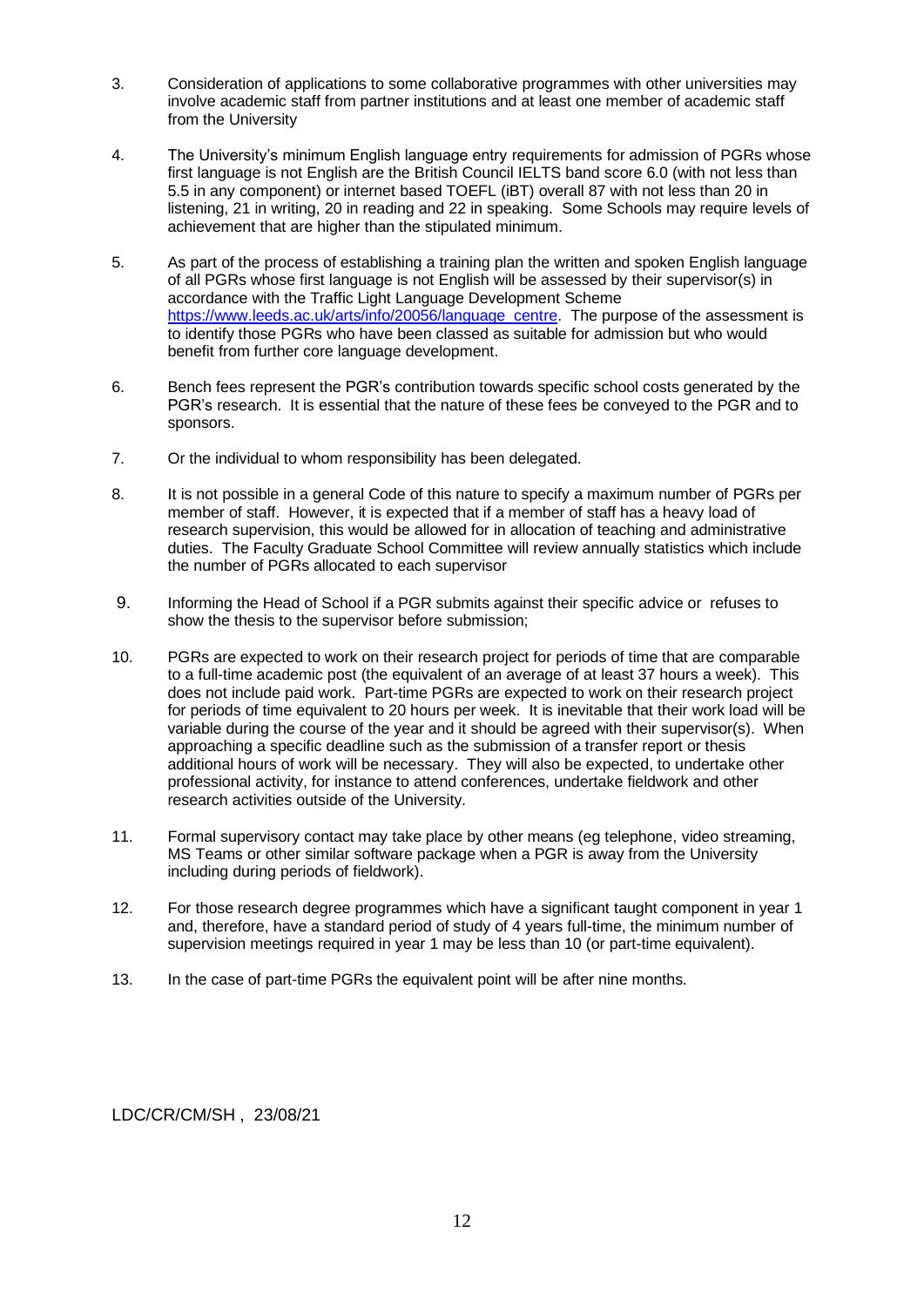# **Faculty Specific Information to supplement the Code of Practice for Research Degree Candidatures**

| 3.1 | Admission: In addition to the University's minimum requirements for entry to doctoral study the<br>following will apply: |                                                                                                                                                                                                                                                                                                                                                                                                                                                                                                                                                                                                                                                                  |  |  |
|-----|--------------------------------------------------------------------------------------------------------------------------|------------------------------------------------------------------------------------------------------------------------------------------------------------------------------------------------------------------------------------------------------------------------------------------------------------------------------------------------------------------------------------------------------------------------------------------------------------------------------------------------------------------------------------------------------------------------------------------------------------------------------------------------------------------|--|--|
|     | <b>BUSINESS</b>                                                                                                          | Applicants for doctoral study should hold a British Masters' degree (or equivalent<br>degree from an overseas university) or an equivalent professional qualification:<br>with a minimum average score of 60 percent (or equivalent); and<br>in an appropriate academic discipline.                                                                                                                                                                                                                                                                                                                                                                              |  |  |
|     | <b>SOCIAL</b><br><b>SCIENCES</b>                                                                                         | School of Education it is also preferable that applicants hold a Masters'<br>$\bullet$<br>degree with a minimum grade of Merit in the area they wish to pursue and<br>they have appropriate experience in the field of education.<br>School of Politics and International Studies an MA degree is normally<br>$\bullet$<br>required in a relevant subject at merit or above, with merit or above in the<br>dissertation element of the MA.<br>School of Sociology and Social Policy an MA degree is normally required<br>in a relevant subject at merit or above.<br>School of Law an MA degree is normally required in a relevant subject at<br>merit or above. |  |  |
| 3.4 |                                                                                                                          | Admission: Some Faculties have English language entry requirements which are higher than the<br>University's minimum requirements. These are as follows:                                                                                                                                                                                                                                                                                                                                                                                                                                                                                                         |  |  |
|     | <b>AHC</b>                                                                                                               | IELTS overall score of 6.5 with at least 6.0 in all components.<br>TOEFL (internet-based) overall score of at least 92 with at least 21 in<br>listening, 21 in reading, 23 in speaking and 22 in writing.<br>Distance Learning PhD - IELTS overall score of 7.0 with at least 6.5 in all<br>components                                                                                                                                                                                                                                                                                                                                                           |  |  |
|     | <b>BUSINESS</b>                                                                                                          | IELTS (academic) scores of at least 6.0 or more in each section and an<br>$\bullet$<br>overall score of 7.0 are required.<br>TOEFL iBT - overall test result of 100 with minimum scores required in<br>each of these sections: Listening 21, Reading 21, Speaking 23, Writing 22.<br>For split-site PGRs:<br>IELTS (academic) scores of at least 6.5 or more in each section and an<br>overall score of 7.0.<br>TOEFL iBT - an overall test result of 100 with minimum scores required in<br>each of these sections: Listening 22, Reading 22, Speaking 24, Writing 23.                                                                                          |  |  |
|     | <b>SOCIAL</b><br><b>SCIENCES</b>                                                                                         | The Schools of Education, Politics and International Studies and Sociology and<br>Social Policy:<br>IELTS (Academic) score of at least 6.5 with at least 6.0 in all components<br>TOEFL (iBT) of at least 94 with at least 21 in listening 23 in reading, 23 in<br>speaking and 24 in writing;<br>The School of Law:<br>IELTS (Academic) score of 7.0 with at least 6.5 in all components<br>$\bullet$<br>TOEFL (iBT) of at least 100 with at least 22 in reading, 22 in listening, 24<br>in speaking and 23 in writing<br>Pearson Test of English (Academic) 68 on PTE Academic, with at least 64<br>in each of the skills.                                     |  |  |
|     | <b>ENVIRONMENT</b>                                                                                                       | The School of Earth and Environment's Sustainability Research Institute a<br>minimum IELTS score of 6.5 overall, with no individual skill score below 6.0 (or<br>equivalent).<br>The School of Food Science and Nutrition require IELTS 6.5 overall with no less<br>than 6.0 in any component and TOEFL 92 overall, Listening 21; Reading 21;<br>Speaking 23; Writing 22. Nutritional Epidemiology require IELTS 7.0 overall with<br>no component less than 6.5. TOEFL 100 with Listening 22, Reading 24, Speaking<br>24 and writing 25.                                                                                                                         |  |  |
|     | <b>MEDICINE &amp;</b><br><b>HEALTH</b>                                                                                   | Minimum IELTS score of 6.5 overall, with no element less than 6.0, or a TOEFL<br>iBT overall score of 92 with the listening and reading element no less than 21,<br>writing element no less than 22 and the speaking element no less than 23. Certain                                                                                                                                                                                                                                                                                                                                                                                                            |  |  |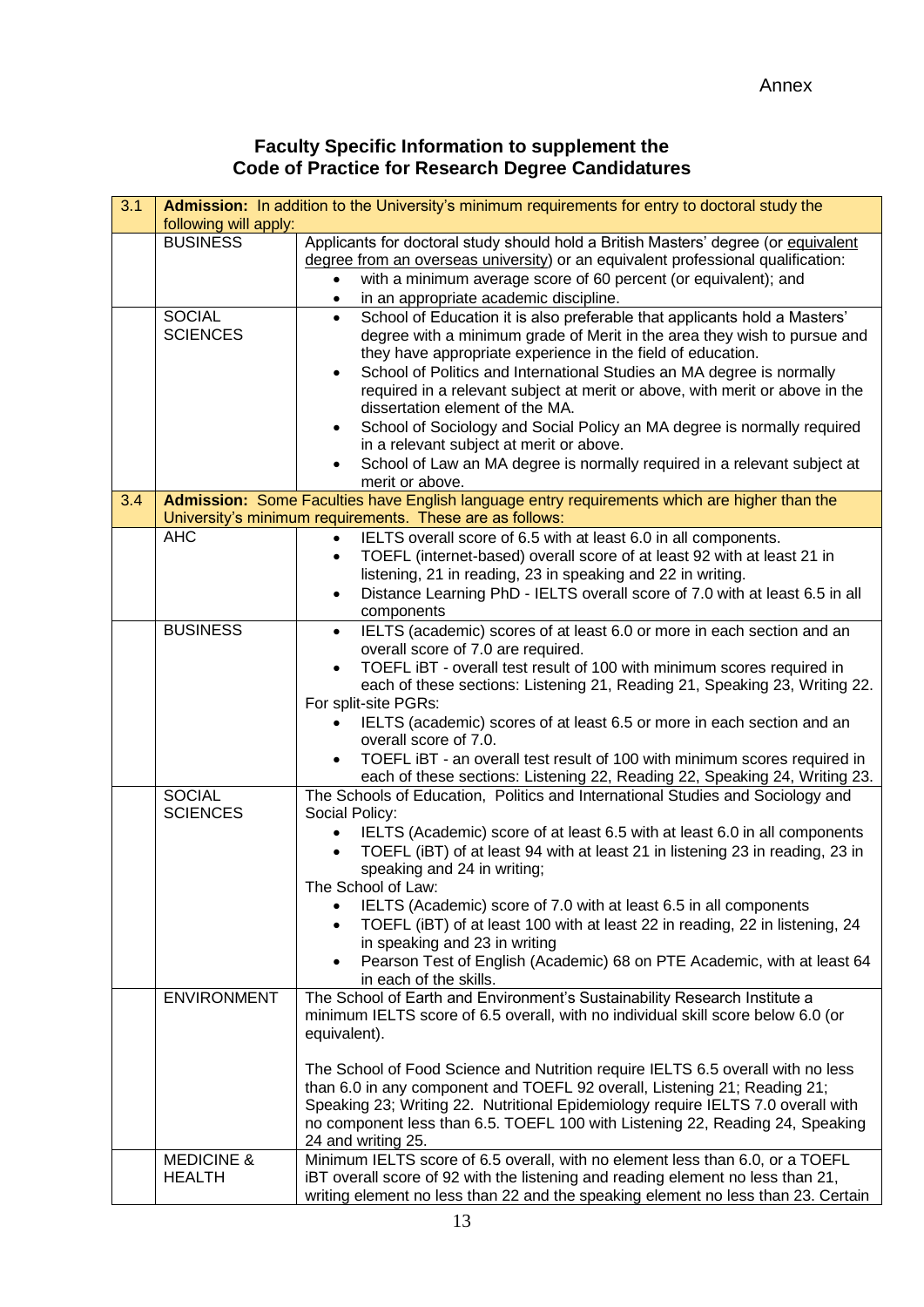|     |                                        |                                                                                                                             |                                                                                           | degree programmes do have a higher English Language requirement, see<br>https://medicinehealth.leeds.ac.uk/faculty-graduate-school/doc/entry-requirements-1 |  |  |  |
|-----|----------------------------------------|-----------------------------------------------------------------------------------------------------------------------------|-------------------------------------------------------------------------------------------|-------------------------------------------------------------------------------------------------------------------------------------------------------------|--|--|--|
| 6.1 | place:                                 | Formal Assessment and Monitoring (FFPR): The following Faculties normally require FFPR to take                              |                                                                                           |                                                                                                                                                             |  |  |  |
|     | <b>BIOL SCIENCES</b>                   | By the end of month 4 (full-time)                                                                                           |                                                                                           |                                                                                                                                                             |  |  |  |
|     | <b>ENGINEERING</b>                     |                                                                                                                             |                                                                                           | Chemistry, Mathematics and Physics: by the end of month 5 (full-time) or month                                                                              |  |  |  |
|     | <b>AND PHYSICAL</b>                    | 10 (part-time)                                                                                                              |                                                                                           |                                                                                                                                                             |  |  |  |
|     | <b>SCIENCES</b>                        |                                                                                                                             |                                                                                           | Chemical and Process, Civil, Computing, Electronic and Electrical, Mechanical                                                                               |  |  |  |
|     |                                        |                                                                                                                             | Engineering: by the end of month 4 (full-time) or month 9 (part-time)                     |                                                                                                                                                             |  |  |  |
|     | <b>MEDICINE &amp;</b>                  |                                                                                                                             |                                                                                           | DClinPsychol candidates develop a doctoral project over their first year, submitting                                                                        |  |  |  |
|     | <b>HEALTH</b>                          |                                                                                                                             |                                                                                           | a first formal progress report and research proposal in month 11 of year one.                                                                               |  |  |  |
| 6.1 |                                        |                                                                                                                             | Formal Assessment and Monitoring (APR): Faculties adopt APR Models as follows:            |                                                                                                                                                             |  |  |  |
|     |                                        |                                                                                                                             | Model A (includes an independent assessor): Biological Sciences, Engineering and Physical |                                                                                                                                                             |  |  |  |
|     |                                        | Sciences and Medicine and Health                                                                                            |                                                                                           |                                                                                                                                                             |  |  |  |
|     | <b>AHC</b>                             | Model B (with independent oversight by a committee or equivalent as specified below):<br>Relevant School Progress Committee |                                                                                           |                                                                                                                                                             |  |  |  |
|     | <b>BUSINESS</b>                        | <b>Relevant Progress Committee</b>                                                                                          |                                                                                           |                                                                                                                                                             |  |  |  |
|     | <b>SOCIAL</b>                          | Relevant School Research Degree Committee                                                                                   |                                                                                           |                                                                                                                                                             |  |  |  |
|     | <b>SCIENCES</b>                        |                                                                                                                             |                                                                                           |                                                                                                                                                             |  |  |  |
|     | <b>ENVIRONMENT</b>                     |                                                                                                                             | Relevant School Research Progress Committee                                               |                                                                                                                                                             |  |  |  |
| 6.4 |                                        |                                                                                                                             |                                                                                           | Formal Assessment and Monitoring (Transfer Report Submission Date). Faculties normally                                                                      |  |  |  |
|     |                                        | require the submission of the transfer report as follows:                                                                   |                                                                                           |                                                                                                                                                             |  |  |  |
|     |                                        | Full-time Prov PhD                                                                                                          | Part-time Prov PhD                                                                        | Other doctoral programmes                                                                                                                                   |  |  |  |
|     |                                        | normally by end of                                                                                                          | normally by end of                                                                        |                                                                                                                                                             |  |  |  |
|     |                                        | month                                                                                                                       | month                                                                                     |                                                                                                                                                             |  |  |  |
|     | <b>AHC</b>                             | $9 - 12$                                                                                                                    | 18                                                                                        |                                                                                                                                                             |  |  |  |
|     | <b>BIOL SCIENCES</b>                   | 9 (excludes periods<br>of formal training                                                                                   |                                                                                           |                                                                                                                                                             |  |  |  |
|     |                                        | such as laboratory                                                                                                          |                                                                                           |                                                                                                                                                             |  |  |  |
|     |                                        | rotations)                                                                                                                  |                                                                                           |                                                                                                                                                             |  |  |  |
|     | <b>BUSINESS</b>                        | 12                                                                                                                          | 24                                                                                        |                                                                                                                                                             |  |  |  |
|     | <b>SOCIAL</b>                          | 10                                                                                                                          | 20                                                                                        |                                                                                                                                                             |  |  |  |
|     | <b>SCIENCES</b>                        |                                                                                                                             |                                                                                           |                                                                                                                                                             |  |  |  |
|     | <b>ENGINEERING</b>                     | 10                                                                                                                          | 22                                                                                        |                                                                                                                                                             |  |  |  |
|     | <b>AND PHYSICAL</b>                    |                                                                                                                             |                                                                                           |                                                                                                                                                             |  |  |  |
|     | <b>SCIENCES:</b><br><b>ENVIRONMENT</b> | $9 - 12$                                                                                                                    | 18-24                                                                                     | Integrated MSc/PhD Data                                                                                                                                     |  |  |  |
|     |                                        |                                                                                                                             |                                                                                           | Analytics and Society by 24                                                                                                                                 |  |  |  |
|     |                                        |                                                                                                                             |                                                                                           | months. SOFI CDT candidates by                                                                                                                              |  |  |  |
|     |                                        |                                                                                                                             |                                                                                           | 24 months                                                                                                                                                   |  |  |  |
|     | <b>MEDICINE AND</b>                    | 10                                                                                                                          | 22                                                                                        | Full-time MD normally by end of                                                                                                                             |  |  |  |
|     | <b>HEALTH</b>                          |                                                                                                                             |                                                                                           | month 10 and part-time MD end                                                                                                                               |  |  |  |
|     |                                        |                                                                                                                             |                                                                                           | of month 16. 4-Year PhD                                                                                                                                     |  |  |  |
|     |                                        |                                                                                                                             |                                                                                           | normally by the end of month 16.                                                                                                                            |  |  |  |
|     |                                        |                                                                                                                             |                                                                                           | Full DClinPsychol normally by                                                                                                                               |  |  |  |
|     |                                        |                                                                                                                             |                                                                                           | end of month 17.<br>Note: Integrated PhD and Professional Doctorate candidates have different deadlines for transfer)                                       |  |  |  |
| 6.6 |                                        | <b>Formal Assessment and Monitoring (Transfer Assessment)</b>                                                               |                                                                                           |                                                                                                                                                             |  |  |  |
|     |                                        |                                                                                                                             |                                                                                           | Further information on the transfer assessment process (including the contents of the transfer report)                                                      |  |  |  |
|     | are available at:                      |                                                                                                                             |                                                                                           |                                                                                                                                                             |  |  |  |
|     | <b>AHC</b>                             | directed there for further details.                                                                                         |                                                                                           | Relevant School handbooks - which are available on Minerva and PGRs are                                                                                     |  |  |  |
|     | <b>BIOL SCIENCES</b>                   | https://minerva.leeds.ac.uk/                                                                                                |                                                                                           |                                                                                                                                                             |  |  |  |
|     |                                        |                                                                                                                             | - follow links to the FBS Postgraduate Research Organisation                              |                                                                                                                                                             |  |  |  |
|     | <b>BUSINESS</b>                        |                                                                                                                             | https://minerva.leeds.ac.uk/<br>- follow links to the LUBS Graduate School Organisation   |                                                                                                                                                             |  |  |  |
|     | <b>SOCIAL</b>                          | Relevant School PGR handbooks                                                                                               |                                                                                           |                                                                                                                                                             |  |  |  |
|     | <b>SCIENCES</b>                        |                                                                                                                             |                                                                                           |                                                                                                                                                             |  |  |  |
|     | <b>ENGINEERING</b>                     | https://minerva.leeds.ac.uk/                                                                                                |                                                                                           |                                                                                                                                                             |  |  |  |
|     | <b>AND PHYSICAL</b>                    | - follow links to the Engineering and Physical Sciences Graduate School                                                     |                                                                                           |                                                                                                                                                             |  |  |  |
|     | <b>SCIENCES</b>                        | Organisation                                                                                                                |                                                                                           |                                                                                                                                                             |  |  |  |
|     |                                        |                                                                                                                             |                                                                                           |                                                                                                                                                             |  |  |  |